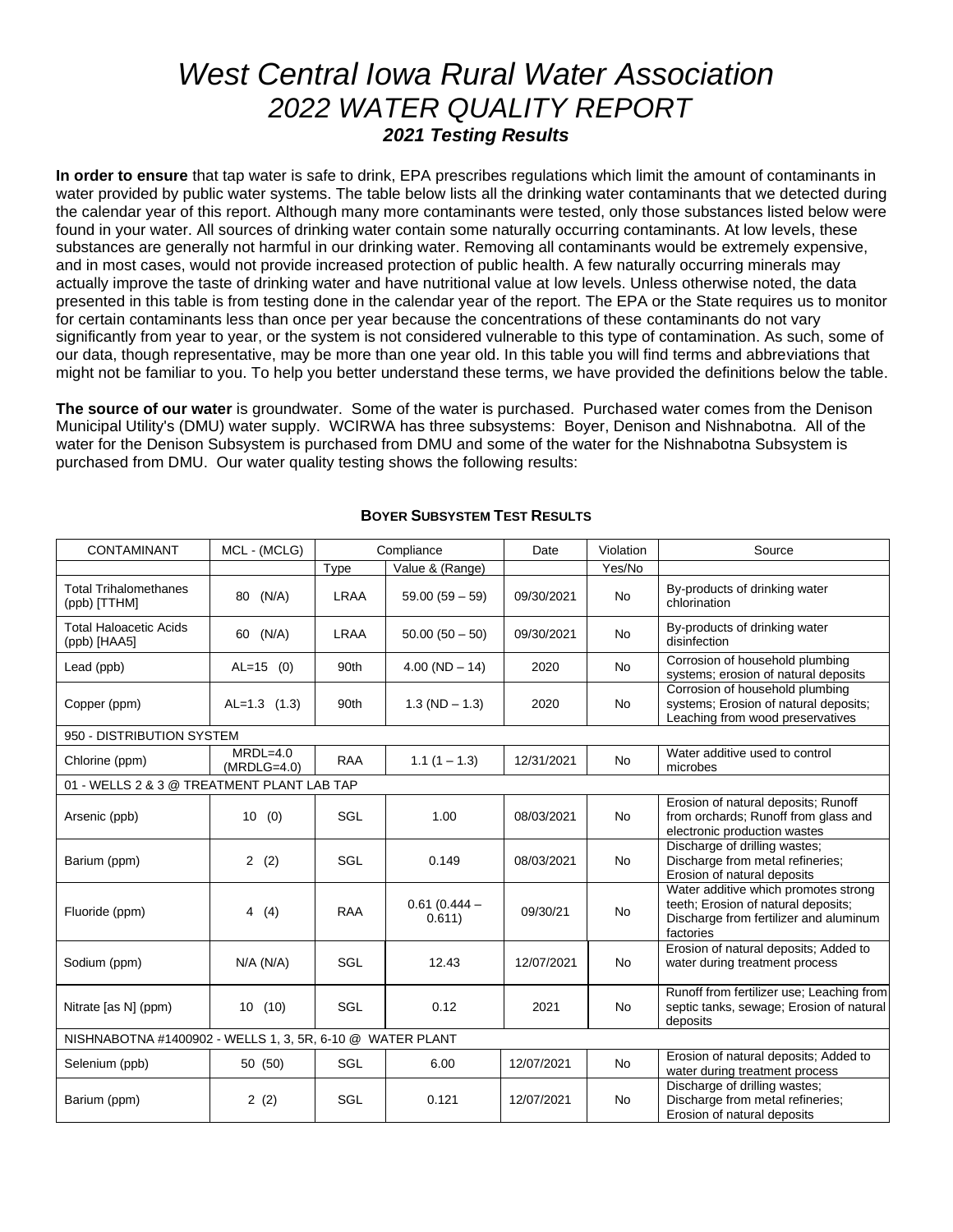| Fluoride (ppm)       | 4(4)      | <b>RAA</b> | $0.79(.617-.79)$    | 12/31/2021 | <b>No</b> | Water additive which promotes strong<br>teeth; Erosion of natural deposits;<br>Discharge from fertilizer and aluminum<br>factories |
|----------------------|-----------|------------|---------------------|------------|-----------|------------------------------------------------------------------------------------------------------------------------------------|
| Sodium (ppm)         | N/A (N/A) | SGL        | 10.9                | 12/07/2021 | No        | Erosion of natural deposits; Added to<br>water during treatment process                                                            |
| Nitrate [as N] (ppm) | 10(10)    | SGL        | $4.47(3.21 - 4.47)$ | May 2021   | No        | Runoff from fertilizer use; Leaching<br>from septic tanks, sewage; Erosion of<br>natural deposits                                  |

Note: Contaminants with dates indicate results from the most recent testing done in accordance with regulations.

### **DENISON SUBSYSTEM TEST RESULTS**

| CONTAMINANT                                                                                      | MCL - (MCLG)                |                  | Compliance          | Date       | Violation | Source                                                                                                                             |
|--------------------------------------------------------------------------------------------------|-----------------------------|------------------|---------------------|------------|-----------|------------------------------------------------------------------------------------------------------------------------------------|
|                                                                                                  |                             | Type             | Value & (Range)     |            | Yes/No    |                                                                                                                                    |
| <b>Total Trihalomethanes</b><br>(ppb) [TTHM]                                                     | (N/A)<br>80                 | <b>LRAA</b>      | $43.00(37 - 48)$    | 09/30/2021 | <b>No</b> | By-products of drinking water<br>chlorination                                                                                      |
| <b>Total Haloacetic Acids</b><br>(ppb) [HAA5]                                                    | 60 (N/A)                    | <b>LRAA</b>      | $13.00(11 - 14)$    | 09/30/2021 | <b>No</b> | By-products of drinking water<br>disinfection                                                                                      |
| Lead (ppb)                                                                                       | $AL=15$ (0)                 | 90 <sup>th</sup> | <b>ND</b>           | 2019       | <b>No</b> | Corrosion of household plumbing<br>systems; erosion of natural deposits                                                            |
| Copper (ppm)                                                                                     | $AL=1.3$ (1.3)              | 90th             | <b>ND</b>           | 2019       | <b>No</b> | Corrosion of household plumbing<br>systems; Erosion of natural deposits;<br>Leaching from wood preservatives                       |
| 950 - NORTH DISTRIBUTION SYSTEM                                                                  |                             |                  |                     |            |           |                                                                                                                                    |
| Chlorine (ppm)                                                                                   | $MRDL=4.0$<br>$(MRDLG=4.0)$ | <b>RAA</b>       | $1.2(1 - 1.3)$      | 12/31/2021 | <b>No</b> | Water additive used to control<br>microbes                                                                                         |
| 951 - SOUTH DISTRIBUTION SYSTEM                                                                  |                             |                  |                     |            |           |                                                                                                                                    |
| Chlorine (ppm)                                                                                   | $MRDL=4.0$<br>$(MRDLG=4.0)$ | <b>RAA</b>       | $1.1(0.9 - 1.1)$    | 09/30/2021 | <b>No</b> | Water additive used to control<br>microbes                                                                                         |
| PURCHASED WATER - 2424027 - DENISON WATER SUPPLY<br>02 - WELLS 1-3, 5,7, 9-16 & 2A @ WATER PLANT |                             |                  |                     |            |           |                                                                                                                                    |
| Gross Alpha,<br>(pCi/L)                                                                          | 15(0)                       | SGL              | 2                   | 04/06/2020 | <b>No</b> | Erosion of natural deposits                                                                                                        |
| Fluoride (ppm)                                                                                   | 4(4)                        | SGL              | $0.91(0.39 - 0.91)$ | 08/16/2021 | <b>No</b> | Erosion of natural deposits; Water<br>additive which promotes strong teeth;<br>Discharge from fertilizer and aluminum<br>factories |
| Sodium (ppm)                                                                                     | N/A                         | SGL              | 19.7                | 01/08/2020 | <b>No</b> | Erosion of natural deposits; Added to<br>water during treatment process                                                            |
| Nitrate (as N) (ppm)                                                                             | 1.0                         | SGL              | < 1                 | 08/02/2021 | <b>No</b> | Runoff from fertilizer use; Leaching<br>from septic tanks, sewage; Erosion of<br>natural deposits                                  |

Note: Contaminants with dates indicate results from the most recent testing done in accordance with regulations.

### **NISHNABOTNA SUBSYSTEM TEST RESULTS**

| <b>CONTAMINANT</b>                           | MCL - (MCLG)                |            | Compliance       |            | Violation | Source                                                                                                       |  |
|----------------------------------------------|-----------------------------|------------|------------------|------------|-----------|--------------------------------------------------------------------------------------------------------------|--|
|                                              |                             | Type       | Value & (Range)  |            | Yes/No    |                                                                                                              |  |
| <b>Total Trihalomethanes</b><br>(ppb) [TTHM] | (N/A)<br>80                 | LRAA       | 31.00 (30-32)    | 09/30/2021 | No.       | By-products of drinking water<br>chlorination                                                                |  |
| Total Haloacetic Acids<br>(ppb) [HAA5]       | (N/A)<br>60                 | LRAA       | $11.00(10 - 12)$ | 09/30/2021 | No.       | By-products of drinking water<br>disinfection                                                                |  |
| Lead (ppb)                                   | $AL=15$ (0)                 | 90th       | <b>ND</b>        | 2020       | No        | Corrosion of household plumbing<br>systems; erosion of natural deposits                                      |  |
| Copper (ppm)                                 | $AL=1.3$ (1.3)              | 90th       | $0.79(ND - 1.1)$ | 2020       | No.       | Corrosion of household plumbing<br>systems; Erosion of natural deposits;<br>Leaching from wood preservatives |  |
| 950 - DISTRIBUTION SYSTEM-WCIRW              |                             |            |                  |            |           |                                                                                                              |  |
| Chlorine (ppm)                               | $MRDL=4.0$<br>$(MRDLG=4.0)$ | <b>RAA</b> | $1.4(0.9 - 2.2)$ | 12/31/2021 | <b>No</b> | Water additive used to control<br>microbes                                                                   |  |
| 951 - DISTRIBUTION SYSTEM-DENISON            |                             |            |                  |            |           |                                                                                                              |  |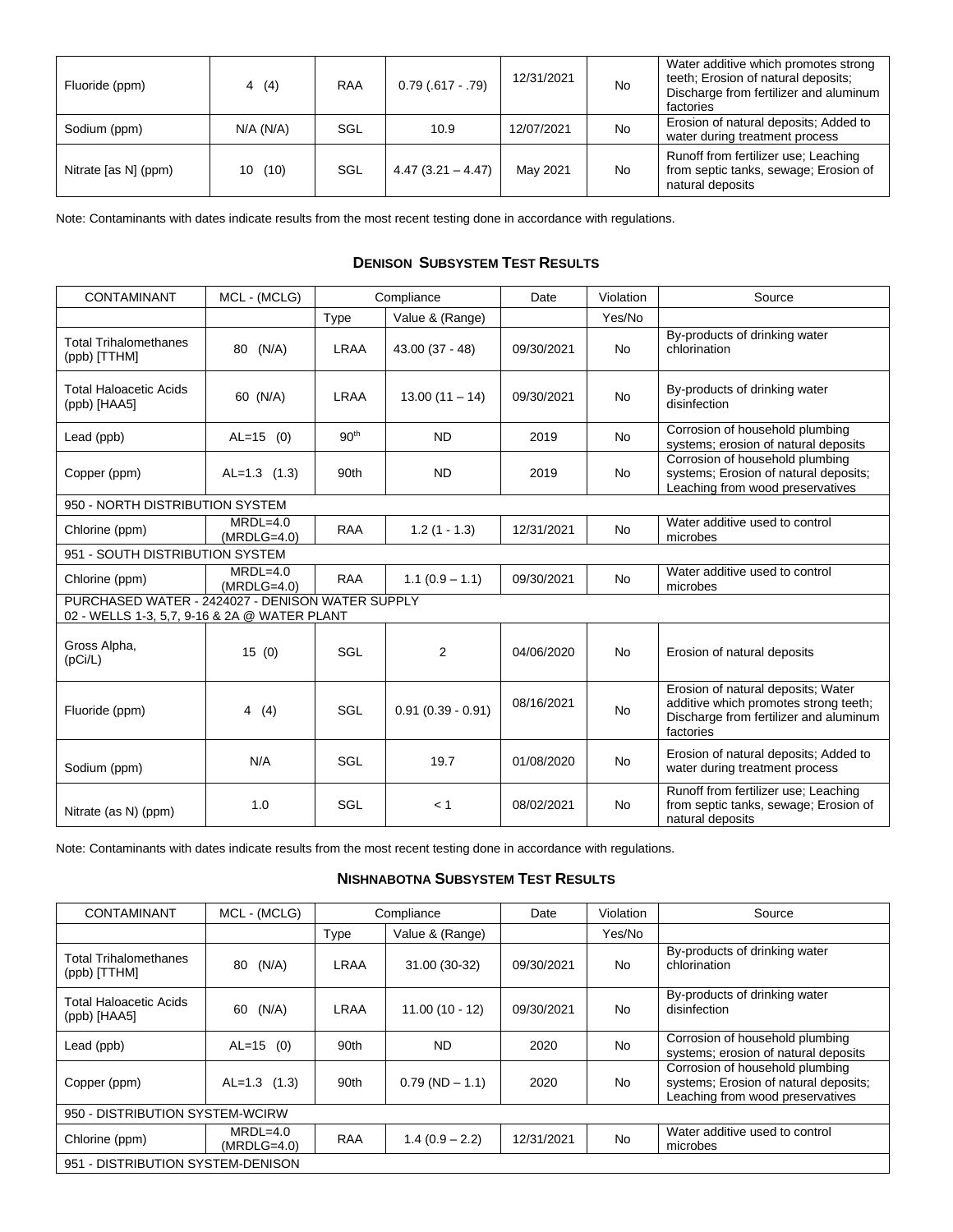| Chlorine (ppm)                                                                                   | $MRDL=4.0$<br>$(MRDLG=4.0)$ | <b>RAA</b> | $1.2(1 - 1.5)$      | 12/31/2021 | <b>No</b> | Water additive used to control<br>microbes                                                                                         |  |  |  |
|--------------------------------------------------------------------------------------------------|-----------------------------|------------|---------------------|------------|-----------|------------------------------------------------------------------------------------------------------------------------------------|--|--|--|
| 01 - WELLS 1, 3, 5R, 6-10 @ WATER PLANT                                                          |                             |            |                     |            |           |                                                                                                                                    |  |  |  |
| Fluoride (ppm)                                                                                   | 4(4)                        | <b>RAA</b> | $0.79(.617-.79)$    | 12/31/2021 | <b>No</b> | Water additive which promotes strong<br>teeth; Erosion of natural deposits;<br>Discharge from fertilizer and aluminum<br>factories |  |  |  |
| Barium (ppm)                                                                                     | 2(2)                        | SGL        | 0.121               | 12/07/2021 | <b>No</b> | Discharge of drilling wastes;<br>Discharge from metal refineries;<br>Erosion of natural deposits                                   |  |  |  |
| Selenium (ppb)                                                                                   | 50 (50)                     | SGL        | 6.00                | 12/07/2021 | No.       | Erosion of natural deposits; Added to<br>water during treatment process                                                            |  |  |  |
| Sodium (ppm)                                                                                     | N/A (N/A)                   | SGL        | 10.9                | 12/07/2021 | <b>No</b> | Erosion of natural deposits; Added to<br>water during treatment process                                                            |  |  |  |
| Nitrate [as N] (ppm)                                                                             | 10(10)                      | SGL        | $4.47(3.21 - 4.47)$ | May 2021   | <b>No</b> | Runoff from fertilizer use; Leaching<br>from septic tanks, sewage; Erosion of<br>natural deposits                                  |  |  |  |
| PURCHASED WATER - 2424027 - DENISON WATER SUPPLY<br>02 - WELLS 1-3, 5,7, 9-16 & 2A @ WATER PLANT |                             |            |                     |            |           |                                                                                                                                    |  |  |  |
| Gross Alpha,<br>(pCi/L)                                                                          | 15(0)                       | SGL        | 2                   | 04/06/2020 | <b>No</b> | Erosion of natural deposits                                                                                                        |  |  |  |
| Fluoride (ppm)                                                                                   | 4<br>(4)                    | SGL        | $0.91(0.39 - 0.91)$ | 08/16/2021 | <b>No</b> | Erosion of natural deposits; Water<br>additive which promotes strong teeth;<br>Discharge from fertilizer and aluminum<br>factories |  |  |  |
| Sodium (ppm)                                                                                     | N/A                         | SGL        | 19.7                | 01/08/2020 | <b>No</b> | Erosion of natural deposits; Added to<br>water during treatment process                                                            |  |  |  |
| Nitrate (as N) (ppm)                                                                             | 1.0                         | SGL        | < 1                 | 08/02/2021 | <b>No</b> | Runoff from fertilizer use; Leaching<br>from septic tanks, sewage; Erosion of<br>natural deposits                                  |  |  |  |

Note: Contaminants with dates indicate results from the most recent testing done in accordance with regulations.

# **UNREGULATED CONTAMINANTS**

The U.S. Environmental Protection Agency developed an Unregulated Contaminant Monitoring program to better understand the existence of contaminants in the environment that are not regulated by the national Primary Drinking Water regulations, which are known or anticipated to occur at public water systems and may warrant regulation under the safe Drinking Water act. Unregulated contaminants are those for which EPA has not established drinking water standards. The purpose of unregulated contaminant monitoring is to assist EPA in determining the occurrence of unregulated contaminants in drinking water and whether future regulation is warranted. WCIRWA, Nishnabotna Subsystem was selected to test for numerous contaminants at three different sites in 2018. Those results indicate the following:

## **UNREGULATED CONTAMINANTS RESULTS: WCIRWA NISHNABOTNA SUBSYSTEM**

NISHNABOTNA DISTRIBUTION Location: N23-36-01 & N18-35-01

| Analyte | Unit       | Average Value | Date       |
|---------|------------|---------------|------------|
| HAA5    | µg/L (ppb) |               | 12/11/2018 |
| HAA6Br  | µg/L (ppb) | 8.40          | 06/05/2018 |
| HAA9    | µg/L (ppb) | 14.78         | 12/11/2018 |

#### NISHNABOTNA PLANT TP Entry Point #1

| . Analyte                            | Unit                      | √alue<br>.<br>VE<br>- 16<br>$  -$<br>$\sim$ $\sim$<br>. . | Date<br>.        |
|--------------------------------------|---------------------------|-----------------------------------------------------------|------------------|
| າese<br><b>IVIC</b><br>$\sim$ $\sim$ | $\mu$ g/L<br>'nnh<br>/hhn |                                                           | 06/04/<br>1/2018 |

#### NISHNABOTNA WELL Entry Point #1

| Analvte | Unit               | Average Value | Date       |
|---------|--------------------|---------------|------------|
| Bromide | $\mu$ q/L<br>(ppb) | nr<br>ےں      | 12/11/2018 |

#### **OTHER SAMPLING:**

#### NISHNABOTNA PLANT TP Entry Point

| Analvte                                       | Unit         | Average Value | Date       |  |
|-----------------------------------------------|--------------|---------------|------------|--|
| Manganese                                     | $mq/L$ (blm) | < 0.05        | 07/23/2019 |  |
| NISHNABOTNA 951 - DISTRIBUTION SYSTEM-DENISON |              |               |            |  |
| Analvte                                       | Unit         | Average Value | Date       |  |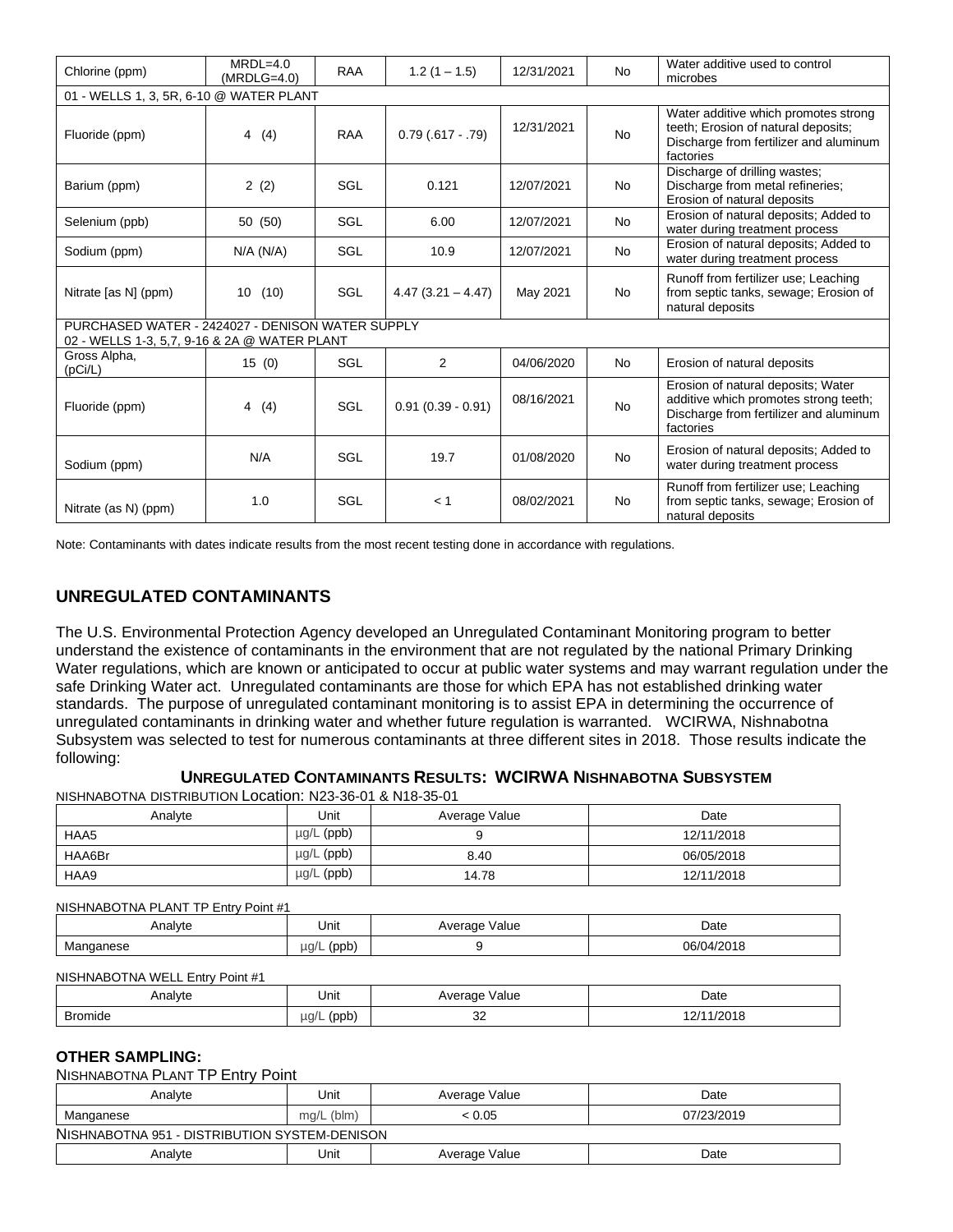| Manganese                               | $mg/L$ (blm) | < 0.05        | 10/16/2019 |
|-----------------------------------------|--------------|---------------|------------|
| BOYER PLANT TP Entry Point              |              |               |            |
| Analyte                                 | Unit         | Average Value | Date       |
| Manganese                               | $mq/L$ (blm) | < 0.005       | 07/16/2019 |
| DENISON 950 - NORTH DISTRIBUTION SYSTEM |              |               |            |
| Analyte                                 | Unit         | Average Value | Date       |
| Manganese                               | $mq/L$ (blm) | < 0.05        | 09/25/2019 |

# **DEFINITIONS**

- Maximum Contaminant Level (MCL) The highest level of a contaminant that is allowed in drinking water. MCLs are set as close to the MCLGs as feasible using the best available treatment technology.
- Maximum Contaminant Level Goal (MCLG) -- The level of a contaminant in drinking water below which there is no known or expected risk to health. MCLGs allow for a margin of safety.
- ppb -- parts per billion.
- ppm -- parts per million.
- pCi/L picocuries per liter
- N/A Not applicable
- ND -- Not detected
- RAA Running Annual Average
- Treatment Technique (TT) A required process intended to reduce the level of a contaminant in drinking water.
- Action Level (AL) The concentration of a contaminant which, if exceeded, triggers treatment or other requirements which a water system must follow.
- Maximum Residual Disinfectant Level Goal (MRDLG) The level of a drinking water disinfectant below which there is no known or expected risk to health. MRDLGs do not reflect the benefits of the use of disinfectants to control microbial contaminants.
- Maximum Residual Disinfectant Level (MRDL) The highest level of a disinfectant allowed in drinking water. There is convincing evidence that addition of a disinfectant is necessary for control of microbial contaminants.
- SGL Single Sample Result
- RTCR Revised Total Coliform Rule
- NTU Nephelometric Turbidity Units
- µg/L Micrograms per liter or parts per billion (ppb). Parts of contaminant per billion parts of water. One part per billion is equivalent to a single penny in ten million dollars.

# **GENERAL INFORMATION**

Drinking water, including bottled water, may reasonably be expected to contain at least small amounts of some contaminants. The presence of contaminants does not necessarily indicate that water posed a health risk. More information about contaminants or potential health effects can be obtained by calling the Environmental Protection Agency's Safe Drinking Water Hotline (800-426-4791).

Some people may be more vulnerable to contaminants in drinking water than the general population. Immunocompromised persons such as persons with cancer undergoing chemotherapy, persons who have undergone organ transplants, people with HIV/AIDS or other immune system disorders, some elderly, and infants can be particularly at risk from infections. These people should seek advice about drinking water from their health care providers. EPA/CDC guidelines on appropriate means to lessen the risk of infection by *Cryptosporidium* and other microbial contaminants are available from the Safe Drinking Water Hotline (800-426-4791).

If present, elevated levels of lead can cause serious health problems, especially for pregnant women and young children. Lead in drinking water is primarily from materials and components associated with service lines and home plumbing. West Central Iowa Rural Water Association is responsible for providing high quality drinking water, but cannot control the variety of materials used in plumbing components. When your water has been sitting for several hours, you can minimize the potential for lead exposure by flushing your tap for 30 seconds to 2 minutes before using water for drinking or cooking. If you are concerned about lead in your water, you may wish to have your water tested. Information on lead in drinking water, testing methods and steps you can take to minimize exposure is available from the Safe Drinking Water Hotline or at [http://www.epa.gov/safewater/lead.](http://www.epa.gov/safewater/lead)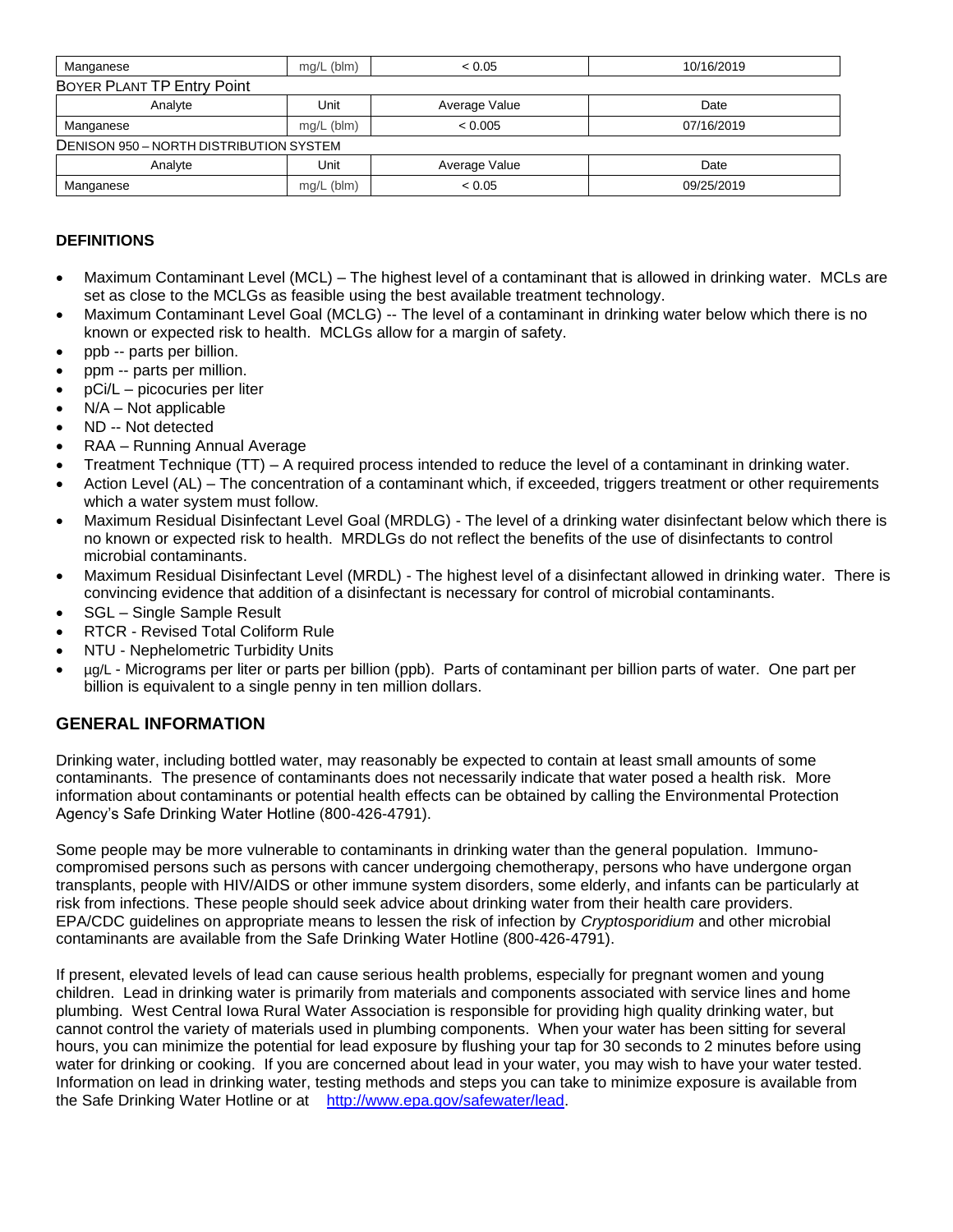# **ADDITIONAL HEALTH INFORMATION**

Nitrate in drinking water at levels above 10 ppm is a health risk for infants of less than six months of age. High nitrate levels in drinking water can cause blue baby syndrome. Nitrate levels may rise quickly for short periods of time because of rainfall or agricultural activity. If you are caring for an infant, you should ask for advice from your health care provider.

# **SOURCE WATER ASSESSMENT INFORMATION**

The WCIRWA's Boyer System obtains its water from the North Raccoon River sand and gravel of the alluvial aquifer. The alluvial aquifer was determined to be highly susceptible to contamination because the characteristics of the aquifer and overlying materials provide little protection from contamination at the land surface. Alluvial wells will be highly susceptible to surface contaminants such as leaking underground storage tanks, contaminant spills, and excess fertilizer application. A detailed evaluation of your source water was completed by the Iowa Department of Natural Resources and is available from the Manager at 712-655-2534 or 888-844-2614. The water supply is filtered, disinfected, and fluoridated. Incorporated towns that can be served from the Boyer Subsystem include Lidderdale, Westside, and Vail. Also, the Town of Arcadia can be served either from the Boyer Subsystem or the Denison Subsystem.

The WCIRWA's Denison System is served water from the Denison Municipal Utilities (DMU), Supply ID IA2424027 in Denison as a consecutive water supply. This water supply obtains water from an alluvial formation along the Boyer River bottom. The aquifer was determined to be highly susceptible to contamination because the characteristics of the aquifer and overlying materials provide little protection from contamination at the land surface. The alluvial wells will be highly susceptible to surface contaminants such as leaking underground storage tanks, contaminant spills, and excess fertilizer application. A detailed evaluation of the source water was completed by the Iowa Department of Natural Resources and is available from DMU at (712) 263-4458. The water supply is filtered, disinfected, and fluoridated and softened through a cold lime softening process. Incorporated towns that can be served from the Denison Subsystem include Arthur, Charter Oak, Dow City, Kiron, and Schleswig. The incorporated towns of Aspinwall, Arion, Buck Grove and Ricketts are franchised by WCIRWA and are served with DMU water. Also, the Town of Arcadia can be served either from the Boyer Subsystem or the Denison Subsystem.

**Denison Municipal Utility (DMU)** is participating in a special monitoring program. During the past year DMU was required to conduct a level 1 coliform assessment to determine the cause of bacteria in the distribution system. Corrective actions have been, or will be taken to address these issues. If a health concern is present, the public will be notified.

The WCIRWA's Nishnabotna System obtains its water from the West Nishnabotna sand and gravel of the Alluvial aquifer. The Alluvial aquifer was determined to be highly susceptible to contamination because the characteristics of the aquifer and overlying materials provide little protection from contamination at the land surface. The Alluvial wells will be highly susceptible to surface contaminants such as leaking underground storage tanks, contaminant spills, and excess fertilizer application. A detailed evaluation of the source water was completed by the Iowa Department of Natural Resources and is available from the Manager at 712-655-2534 or 888-844-2614. The water supply from the Nishnabotna System is filtered, disinfected and fluoridated. This System also obtains some or of its water from Denison Municipal Utilities, Supply ID IA2424027. It is a consecutive water supply, where an originating parent supply provides drinking water to one or more downstream supplies. Incorporated towns that can be served from the Nishnabotna Subsystem include Halbur, Irwin, Dedham, and Templeton. The incorporated towns of Aspinwall and Gray is also served through a franchise agreement with WCIRWA.

# **OTHER INFORMATION**

Implementation of a well head protection program is implemented for the Nishnabotna Subsystem with the assistance of the Iowa Rural Water Association and the Natural Resource Conservation Service. A well head protection program allows for an area of up to 2,000 feet around a public well to be put into set-aside areas. It is a known fact that native grasses will filter surface runoff and contaminants. Currently, WCIRWA is working with several landowners to achieve this type of protection around our wells. The program is administered through the county NRCS in a similar fashion to the filter strip program along streams and creeks.